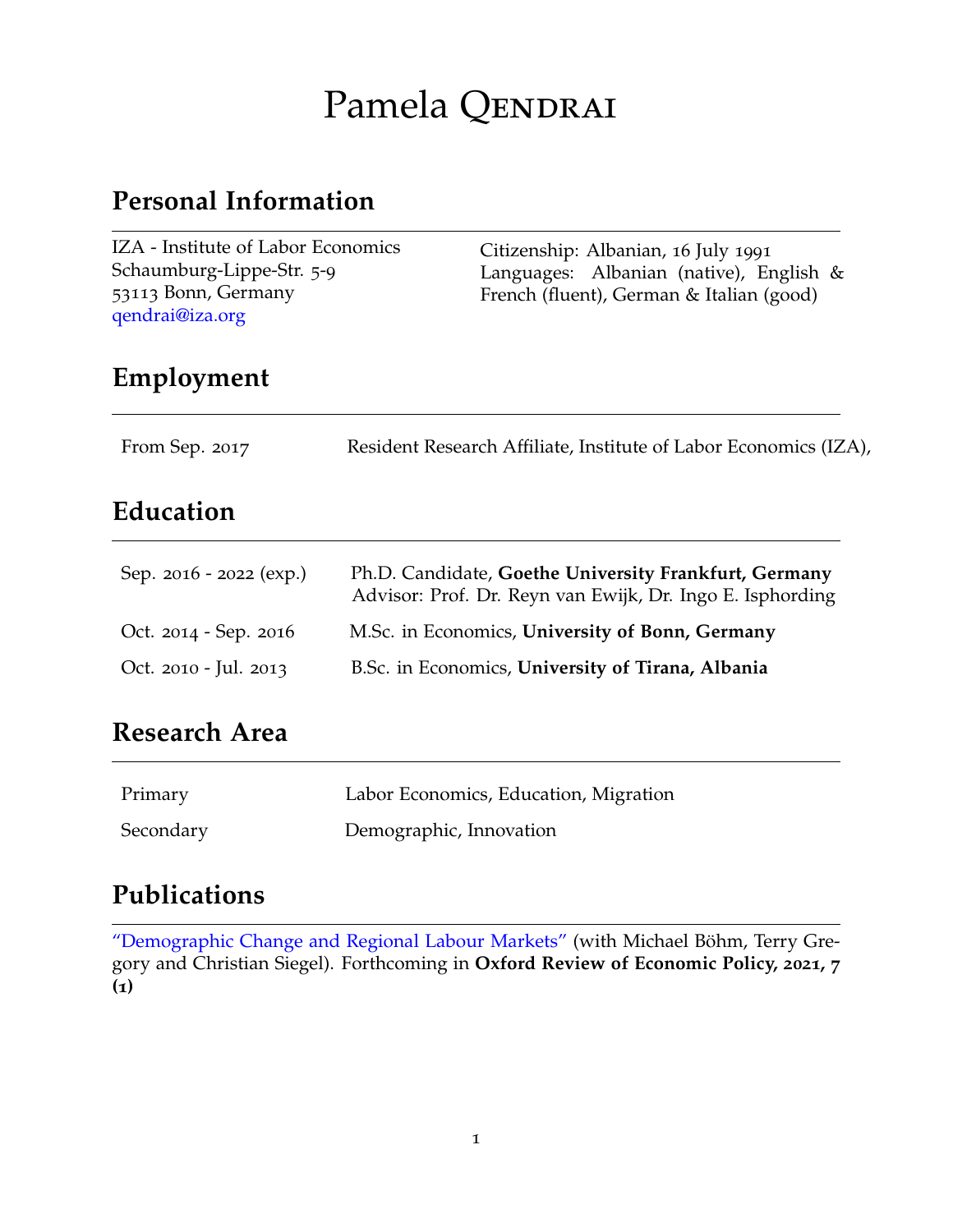#### **Working papers and Research in progress**

"Work permit regulations and labor market outcomes of non-EU graduates in Germany" (with Lennart Kraft)

**Abstract.** Policies designed to attract highly educated migrants might have unintended consequences and impact migrants' integration in the destination country. This paper studies how the introduction of a new work permit, the so-called Blue Card, as an employment visa targeted to highly educated labor, affects the labor market outcomes of non-EU migrants graduating from universities in Germany. Non-EU migrants need to only pass a salary threshold of e45000 in 2012 signaling high productivity in order to be eligible. We leverage a difference-in-difference approach and unique data on international graduates in Germany from more than 60 universities between 2011-2014. We find that the introduction of the Blue Card increases the graduates' entry-wages by approximately 2 percent and that it does not affect the decision to stay in Germany after graduation. The Blue Card operates thus via unintended channels. We provide suggestive evidence that the Blue Card salary threshold acts as a reference point for the non-EU graduates who set their reservation wage to the level of Blue Card salary threshold.

"Standardized exams, college performance and STEM Choice" (with Ingo E. Isphording)

"Peer effects in human capital decisions, aspirations and the transition to work" (with Ingo E. Isphording)

#### **Policy Reports**

["Gender Differences in Student Dropout in STEM"](http://ftp.iza.org/report_pdfs/iza_report_87.pdf) (with Ingo E. Isphording). IZA Research Report No. 87

### **Teaching and Relevant Activities**

| From Nov.2017       | Managing Editor of IZA Journal of Labor Economics, IZA                                                 |
|---------------------|--------------------------------------------------------------------------------------------------------|
|                     | Jan.2020 - Dec.2020 Research Assistant, Goethe University Frankfurt                                    |
| Oct.2018 - Apr.2019 | Teaching Introductory Econometrics (Master course),<br>Johannes Gutenberg University of Mainz, Germany |
| From Sep. 2015      | Editorial Office of IZA Journal Series, IZA                                                            |